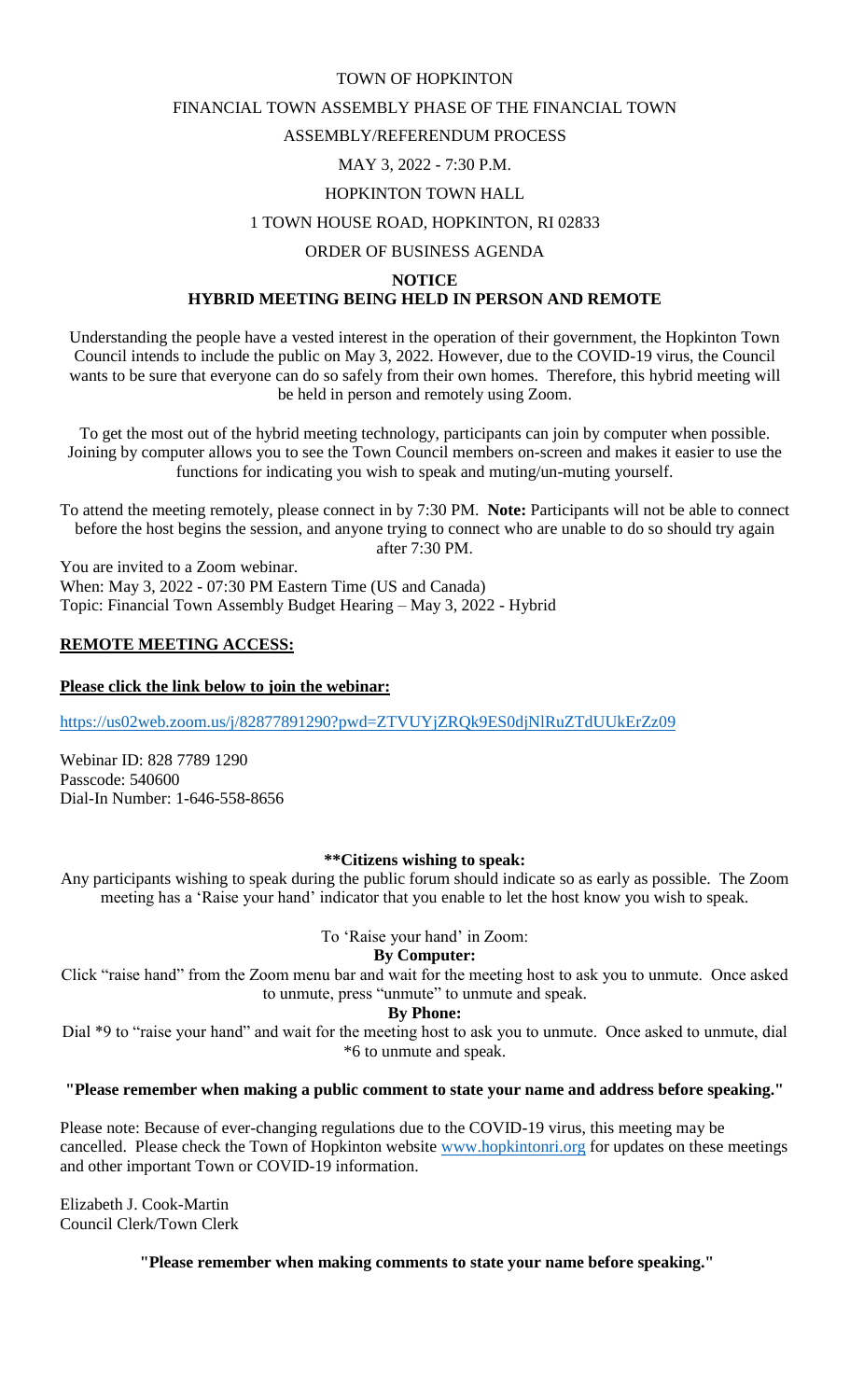## **ORDER OF BUSINESS AGENDA**

- 1. Call to Order Roll Call.
- 2. Moment of silent meditation and salute to the Flag.
- 3. Introductions by Town Moderator.
- 4. Rules of procedure by Town Moderator.
	- There will be no votes taken as there are no conflicting warrant items or petitions filed by electors, making the requirements of a quorum unnecessary.
	- Access to the proposed FY 22-23 Budget and Capital Improvement Plan is available to the public to view on-line on the Town website @www.hopkintonri.org.
	- On *May 9, 2022 \*(no later than one week and one day after the FTA)* at 6:30 PM the Town Council will make final revisions to the budget/warrants and adopt the same for placement on the ballot for the all-day Referendum.
	- The electors of the Town will vote on the budget at the Financial Referendum scheduled for June 14, 2022 at the Town Hall. Polls will be open from 7:00 AM to 9:00 PM. The vote will be an approval or rejection of the municipal budget for FY 2022/2023 including the most recently approved Chariho budget - there is one warrant item proposed. In addition, the Town Charter requires the publication of an alternate budget comprised of the most recently approved Chariho School budget and the previous year's approved municipal budget and all approved warrant items. There is no ability to approve or reject individual budget line items. The deadline for receiving objections to individual line item(s) was by April 6, 2022 via the filing of a petition signed by 200 of the Town's electors submitted to the Town Clerk. None were received.
- 5. Introduction of the proposed Budget for Fiscal Year 2022-2023 by Town Council President.
- 6. Discussion on proposed Budget for Fiscal Year 2022-2023.
- 7. There is one proposed Warrant Item for the June 14, 2022 Budget Referendum Ballot:
	- 1. To restrict the unspent balance remaining in the Legal Fees Solicitor line item #01-000-5225 and the unspent balance remaining in the Litigation  $&$  Collective Bargaining line item  $\#01$ -000-5226 to be placed into the Legal Fees Restricted Account.
- 8. Adjournment.

If communication assistance (readers/interpreters/captions) is needed or any other accommodation to ensure equal participation by any person, please contact the Town Clerk's Office at 377-7777 (V) or 377-7773 (TDD) at least two (2) business days prior to the meeting.

Posting Details: Town Hall, Police Station, Hopkinton Post Office, Hopkinton Website, Secretary of State Website. Date posted: April 28, 2022